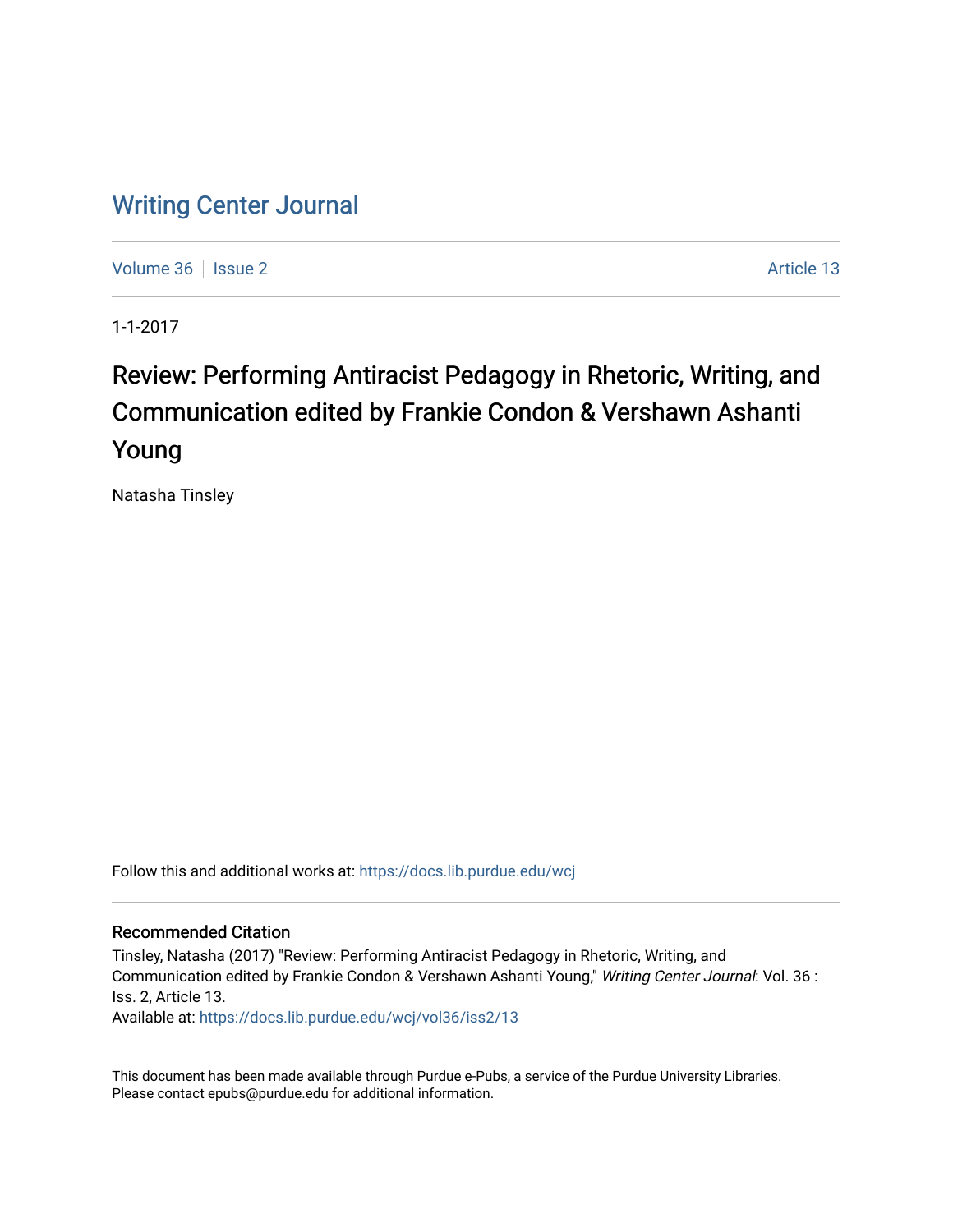Natasha Tinsley

 Review: Performing Antiracist Pedagogy in Rhetoric, Writing, and **Communication**  edited by Frankie Condon & Vershawn Ashanti Young

 Being an African American woman for almost 40 years, a secondary education teacher for three years, and a three-time college student, I am well versed in the micro aggressions that plague students in education, which is why I feel it's important to always be aware of new infor mation meant to combat the systems of oppression found in learning environments. Through my research, I realize what is needed is a way to help individuals see and acknowledge discriminatory practices in the educational field, especially when it comes to writing and the writing process. Culture, nationality, beliefs, biases, and stereotypes are not like layers of clothing that one can check at the door and pick up later. We have all been exposed to the unfair dynamics that form the race relations in society, and we carry those understandings with us everywhere we go, even if we are not completely aware of them. However, awakening this awareness is prevalent to promote a beneficial learning environment for students both in the classroom and in the writing center. This is why

The Writing Center Journal 36.2 | 2017 295

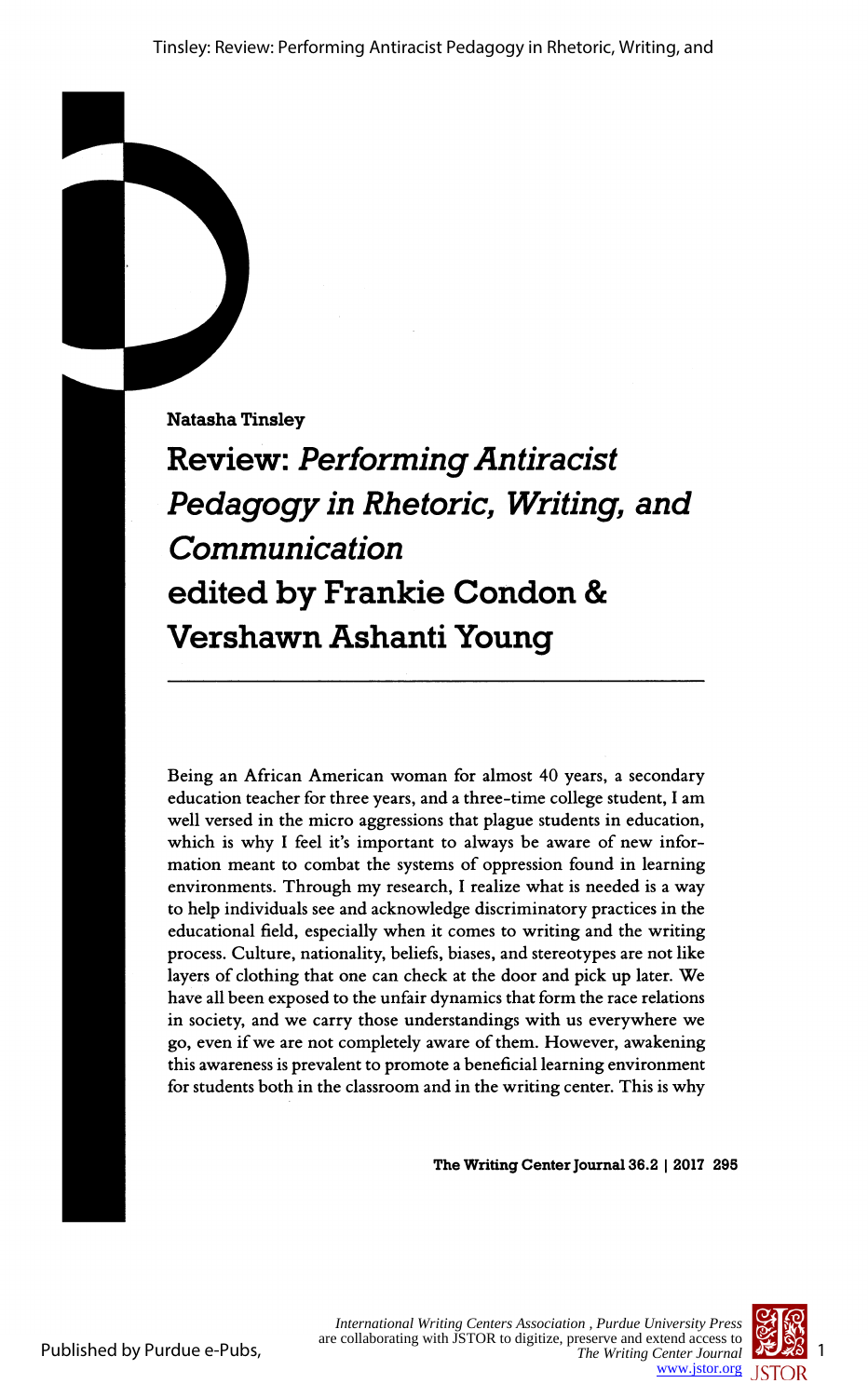I feel Performing Antiracist Pedagogy in Rhetoric, Writing, and Communication edited by Frankie Condon & Vershawn Ashanti Young (2017) is going to be a useful addition to writing center studies.

 Writing centers encounter a variety of students from many dif ferent races and nationalities, as well as countless other categories and categories within those categories. So, just like any teacher, writing center tutors have the potential to face a melting pot of students, each one carrying their own understanding about themselves and writing. Writing centers have conducted numerous case studies and research projects that focus on race, yet the practices in the writing center have not changed. I feel what is needed is for writing center tutors and staff to exercise a concept that Condon & Young's book refers to as "the willingness to be disturbed" (p. 19). This concept relates to an under standing that every individual who lives in our society contributes to the systems of racism and oppression, whether intentionally or through happenstance. Writing center tutors and staff seem to see themselves as working in a place where students come to find understanding and support. As such, it's reasonable to assume these individuals do not see themselves as oppressive people. Unfortunately, they may not realize how their biases have colored their way of thinking about students and student work. While this book focuses primarily on classroom ped agogy, the information presented can help writing center tutors and directors see how a willingness to be disturbed is a necessary practice to help create policies and procedures to improve collaborative skills, which will result in better client assistance.

 The greatest strength of the book is the range of perspectives found throughout. While each chapter always circles back to the will ingness to be disturbed, there is a refreshing difference in the approach each author, or set of authors, takes. Each piece outlines the struggle of real people as they moved away from the understandings they have always held about themselves and their environment to a recognition of inequality, discrimination, and the role they played in maintaining such matters. All these authors explain the difficulties associated with allowing oneself to be disturbed and the constant struggle to continue to progress.

 The important thing to remember is that this book is not suggest ing people are inherently racist, disrespectful, or oppressive. It is arguing that because we live in an environment that is structured around race and racial hierarchies, anything we say or do affects that structure, even our physical bodies. We can do nothing and still exhibit some racial concept or bias because the ideas are already engraved in people's minds as a result of the domineering ideas established before we were even a

296 Tinsley | Review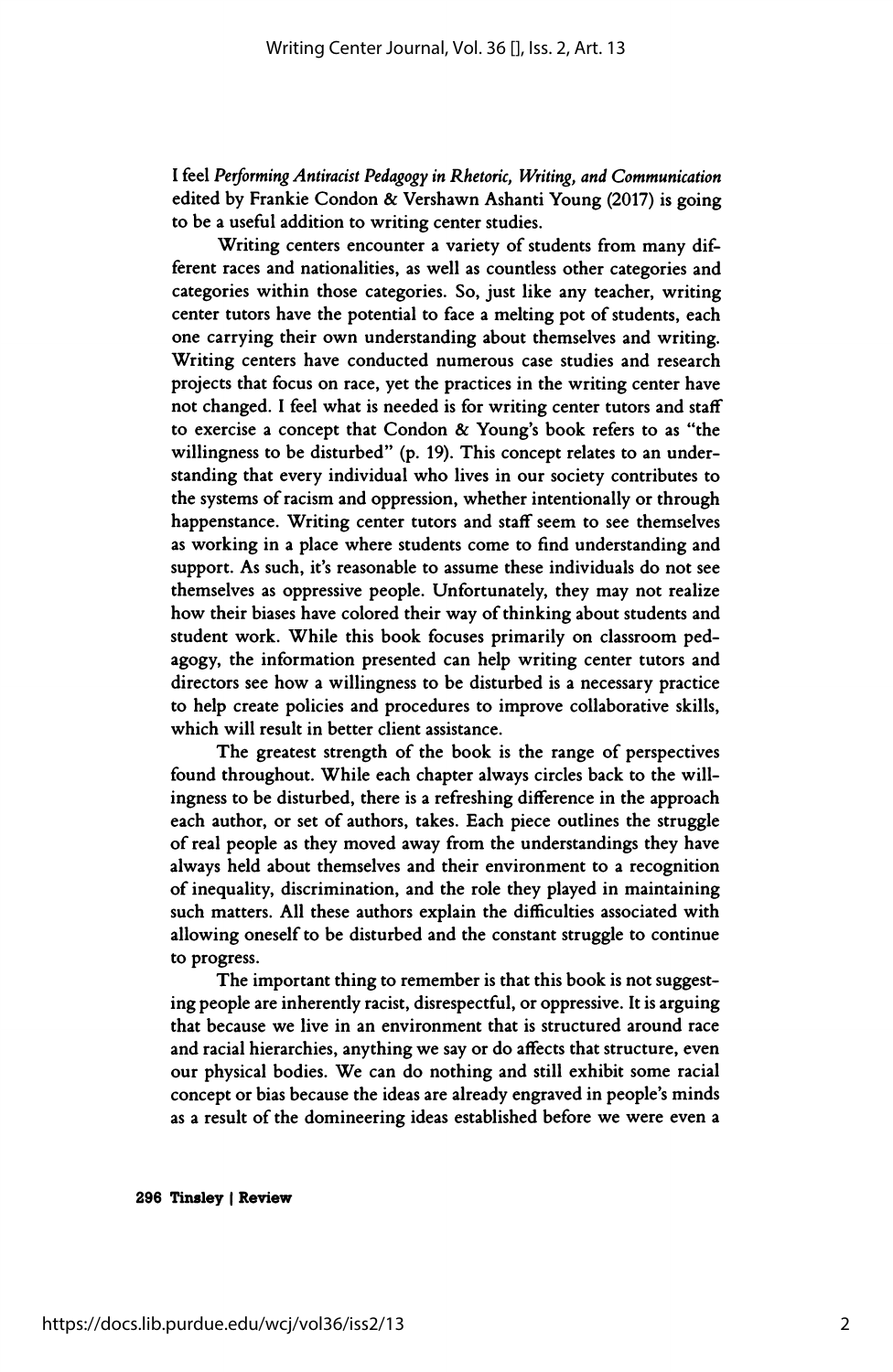thought in someone's mind. What is meant by the willingness to be disturbed is the ability to accept that you have been raised in a society that fosters racist ideologies and beliefs. And while it may not be your fault, you could be contributing to and inviting these atrocities into your classroom or collaborative space. The contributors to the book use well-structured essays and thoughtful interpretations to call on ed ucational professionals to evaluate themselves and their teaching habits to determine if they are fostering any of these destructive concepts. The chapter descriptions that follow are examples of the well laid out arguments in the book, as well as suggestions for how this book can contribute to writing center studies and improvement.

 In "Making Commitments to Racial Justice Actionable," Rasha Diab, Thomas Ferrei, Beth Godbee, & Neil Simpkins (2017) outline the need for a different frame of mind in relation to racism studies in writing center discourse. They break down what is wrong with the traditional reliance on such tools as the "confessional narrative" and explain how these ideas leave people trapped in this belief that racism is something that is solely the defect of an individual and not as the result of the oppressive environment we all live in. These beliefs assume that racism is always intentional and cannot exist unless the person is deliberately projecting such concepts. Through a successful linear progression from subtitle to subtitle, the chapter offers ways to embrace one's role in the larger system of oppression, as well as strategies to help combat that role and produce a more welcoming atmosphere for all people.

 In "A Plea for Critical Race Theory Counterstory: Stock Story versus Counterstory Dialogues Concerning Alejandra's "Fit" in the Academy," Aja Y. Martinez (2017) has a fascinating argument for the inclusion of the "counterstory" into the conversation about the problems surrounding curricular standards and practices. Counterstory is a way to combat other forms of narrative that dismiss or reject the presence of race and racism in composition and rhetoric. Martinez starts off with a logical and well laid out explanation why Critical Race Theory is a component necessary to include in the field of composition and rhetoric. She later moves into examples of what this counterstory looks like in practice. Essentially, counterstories are fictionalized scenarios and scenes inspired by real concerns and events associated with race and writing. Unfortunately, this chapter is missing the effect these counterstories have on students. While a student does appear and may be based on a real person, the character is still classified as fictional and so cannot provide any meaningful feedback for the counterstory theory. Coun terstories can still be useful tools in the writing center as ways for tutors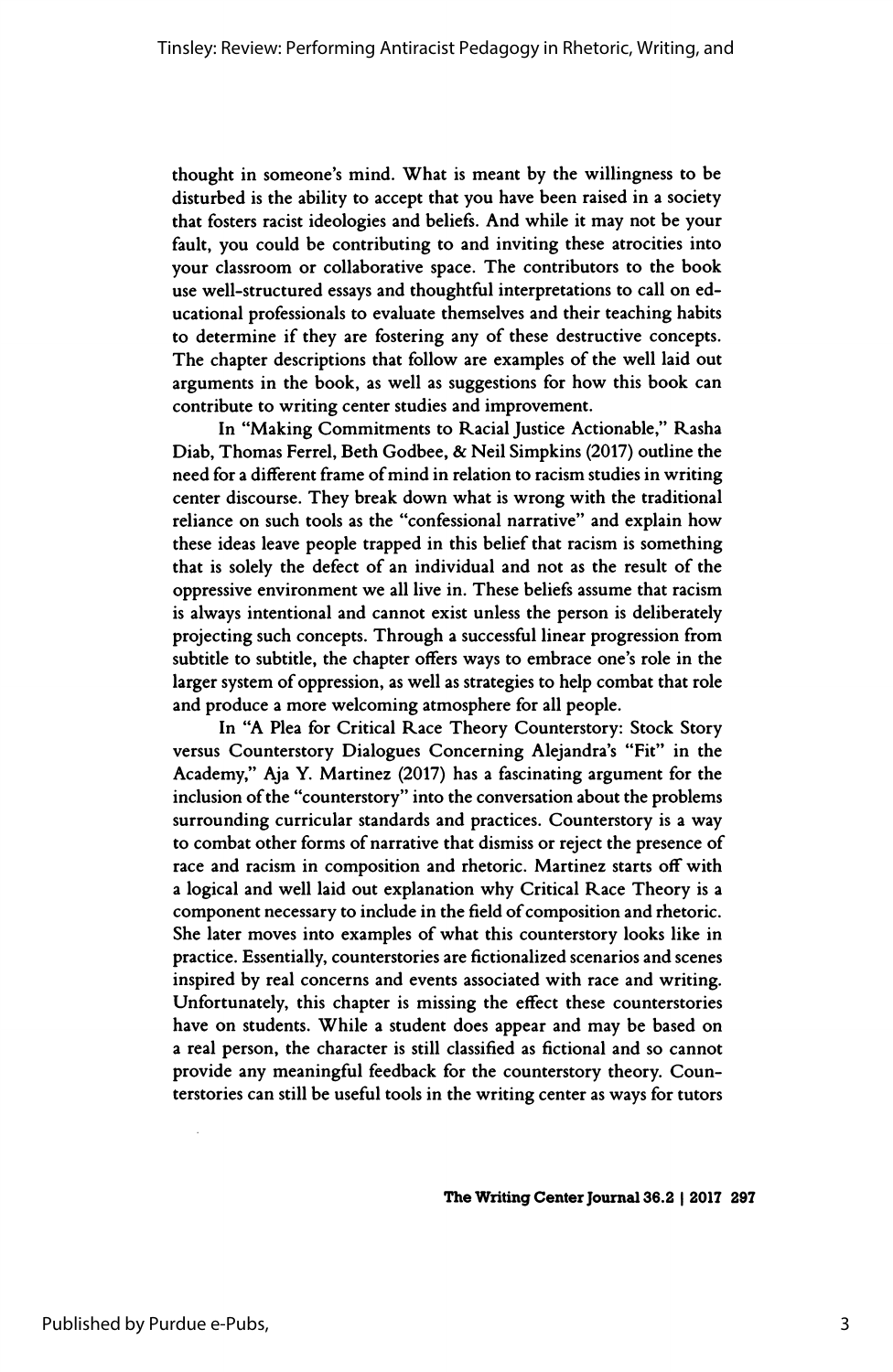to analyze and understand how some voices are marginalized and to generate strategies to prevent such practices in their own tutorials.

 "Deconstructing Whiteliness in the Globalized Classroom" is an especially compelling read. There are many, myself included, who automatically assume that racism is perpetrated by white people. While it is true that whiteness is the catalyst that fuels racism, Dae-Joong Kim & Bobbi Olson (2017) establish that it's not only white people who perpetuate the idea of whiteness. These authors refer to such behavior as "whiteliness," which they suggest "is not necessarily a product of being white. Whiteliness is, rather, an articulation of epistemologies that have been racialized; whiteliness as a rhetoric" (p. 123). In other words, we as a society believe that being "white" is the correct way to be and have created characteristics we feel are associated with that concept. As such, there are individuals that will behave in a way that is perceived as "white" in the class, either to eliminate the possibility of someone challenging their authority or to combat challenges that already exist. There are also moments where this whiteliness causes professors to single out students for racially motivated reasons, which are not always a benefit to that student. This chapter helps educators and tutors recognize how deep racism is buried in people and that white people are not the "problem." The blame begins with the systems put in place to create the illusion that being "white" is the way to navigate the world to gain success. These two authors write a very unique back and forth in the piece, where they acknowledge their shortcomings and their intentions to perform better for students. This essay affirms that everyone, whether white, minority, or international, has to be willing to be disturbed. Again, this is another piece where the student voice is missing. There are small moments of discussion about students and some examples specific to student interactions, but nothing from the students themselves. However, the information discussed still has value to the writer center. Directors could potentially create discussion groups, where tutors share moments they were exposed to "whiteliness" or behaved in a "whitely" way.

 In "Whiteboys,": Contact Zone, Pedagogy, Internalized Racism, and Composition at the University's Gateway,", Sophie Bell (2017) gives an intelligent and thought-provoking account of her reaction to students writing about their own understanding of race and what it means to be white and the other. She found herself trying to stir students toward "a rejection of assimilation into whiteness" (p. 191). She explains how she had to recognize that the students are responding to the ideologies put in place meant to elevate some and hold back others. She also explains how her students helped her see the effect race still has on the younger

298 Tinsley | Review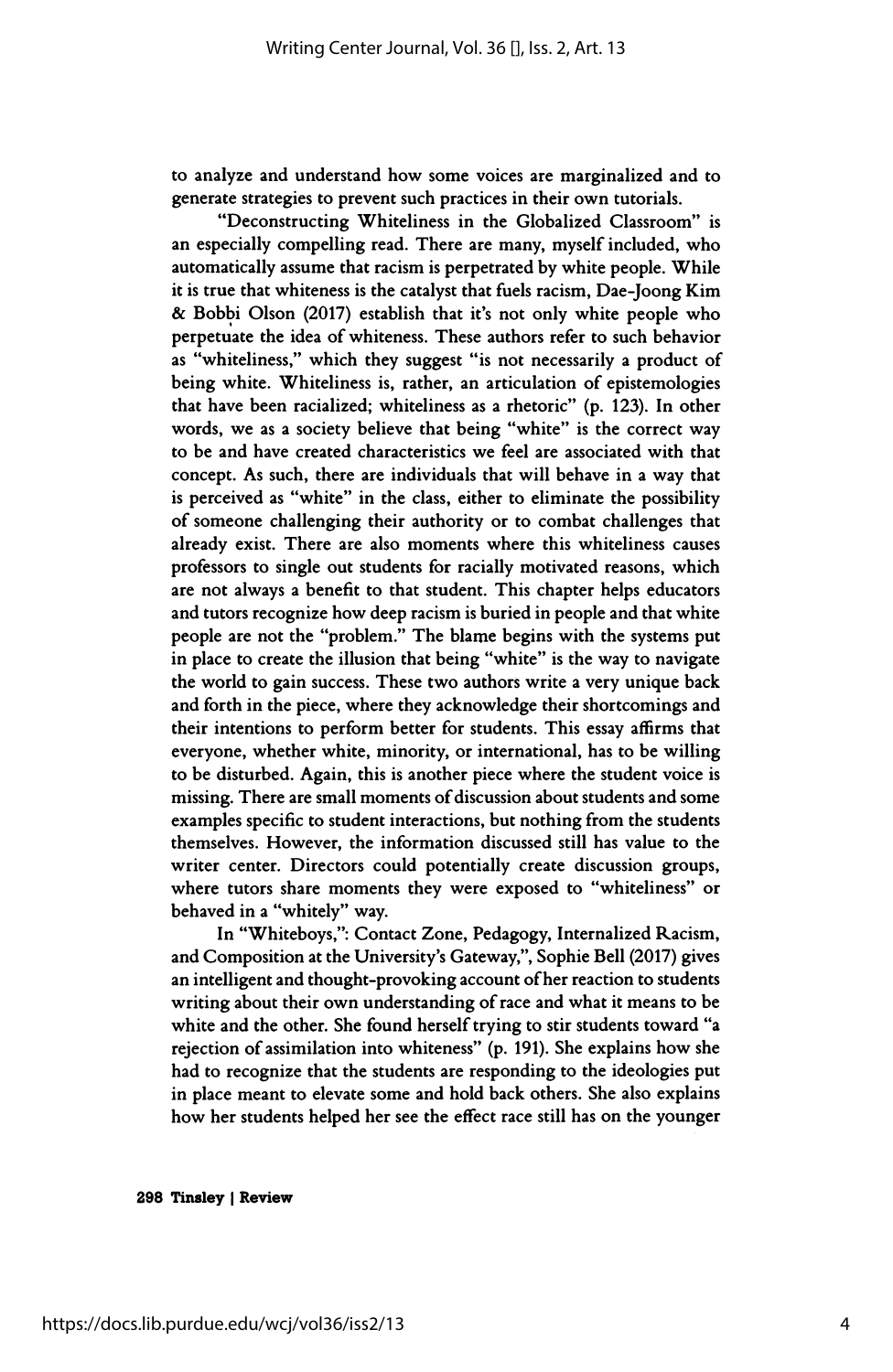generation. Bell introduces excerpts of her students' writing in which they document their struggles with race and race relations in the world around them. She uses their work to justify an argument that race needs to be addressed in composition classrooms, as students have internalized this belief that what they need to convey "whiteness" in their writing and erase any evidence of who they are as an individual. This chapter introduces a different way of approaching the concept of willingness to be disturbed. Bell has to allow herself to be disturbed by her students' words so she can learn from them and determine ways to better assist them in the classroom. Tutors, too, can learn from this approach, which could help them pay attention to students' words and learn how to better help them in sessions.

 The epilogue is a worthy ending to remind people why the work being done needs to happen. Such racist beliefs are not just affecting people's lives, but causing people's deaths. It also shows the work isn't just up to the instructors or the tutors. Students are just as capable of fighting for change, if given an opportunity. Condon & Young want to call on people to "join with students in a multiracial antiracist struggle for justice" because we can "learn from one another as allies who possess the courage to effect change" (p. 230).

 I would like to end by first acknowledging Mya Poe, Octavio Pimentel, Charise Pimentel, John Dean, Deatra Sullivan-Morgan, Jessica Parker, Timothy Lensmire, Nathan Snaza, Rebecca Nathan, Susan Leigh Brooks, and Chiara Bacigalupa for their contributions to this book. Overall, I believe every essay, whether it was mentioned or not, conveyed its argument in a logical and coherent manner. The only criticism is the lack of balance between stories from professionals and stories from students. While I understand this kind of change happens with the individual first, it would have been helpful to see the effect such efforts were having on students, since they are one of the main reasons this work is done in the first place. In the end, it's important for all people to recognize the role they play in the system of oppression. The road to change is not easy and there will be moments when people fall off or want to give up; however, we all must be willing to be disturbed if we are going to promote real change and practice inclusion in the classroom and the writing center.